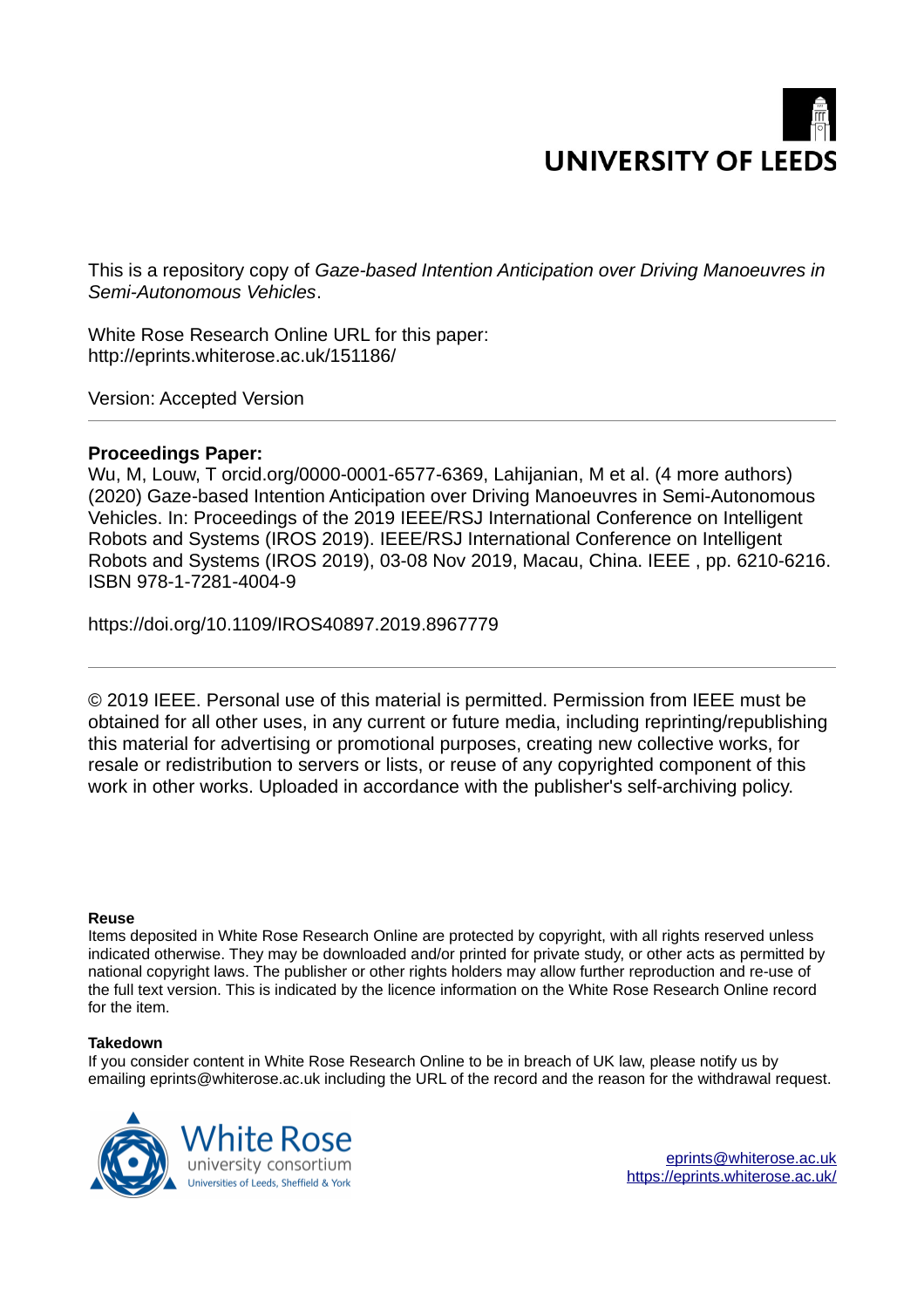# Gaze-based Intention Anticipation over Driving Manoeuvres in Semi-Autonomous Vehicles

Min Wu<sup>∗</sup>, Tyron Louw<sup>†</sup>, Morteza Lahijanian<sup>∗</sup>, Wenjie Ruan<sup>∗</sup>, Xiaowei Huang<sup>‡</sup>, Natasha Merat† , and Marta Kwiatkowska<sup>∗</sup>

<sup>∗</sup>Department of Computer Science, University of Oxford, OX1 3QD, UK

{Min.Wu, Morteza.Lahijanian, Wenjie.Ruan, Marta.Kwiatkowska}@cs.ox.ac.uk

† Institute for Transport Studies, University of Leeds, LS2 9JT, UK

<span id="page-1-0"></span>{T.L.Louw, N.Merat}@its.leeds.ac.uk

‡Department of Computer Science, University of Liverpool, L69 3BX, UK

Xiaowei.Huang@liverpool.ac.uk

*Abstract*— Anticipating a human collaborator's intention enables a safe and efficient interaction between a human and an autonomous system. Specifically in the context of semiautonomous driving, studies have revealed that correct and timely prediction of driver's intention needs to be an essential part of Advanced Driver Assistance System (ADAS) design. To this end, we propose a framework that exploits drivers' timeseries gaze and fixation patterns to anticipate their real-time intention over possible future actions, enabling a smart and collaborative ADAS that can aid drivers to overcome safetycritical situations. The method models human intention as the latent states of a hidden Markov model and uses probabilistic dynamic time warping distributions to capture the temporal characteristics of the observation patterns of the drivers. The method is evaluated on a data set collected in safety-critical semi-autonomous driving experiments. The results illustrate the efficacy of the framework, which correctly anticipated drivers' intentions about 3 seconds beforehand with over 90% accuracy.

#### I. INTRODUCTION

The technology for *fully-autonomous* cars is rapidly improving, but they are still far away from reality. *Semiautonomous* driving, though, is already here. Cars with Advanced Driver Assistance Systems (ADAS) that provide limited autonomous capabilities are currently available and attracting a lot of attention. Examples include Tesla's Autopilot and Ford's Co-Pilot 360. These systems are designed to ensure safety by alerting hazardous traffic conditions or even taking over control to avert impending collisions. Recent accidents, however, have revealed major safety issues with ADAS such as late warning and wrong intervention. These issues are mainly caused by lack of accounting for the human driver's mental state, specifically, intentions in the design of ADAS. In fact, it is crucial to anticipate the driver's intentions in order to be able to *safely* assist the driver in critical situations. Our goal is to address this important challenge and design an ADAS that can anticipate and take into account drivers' intentions. In this work, we focus on intention prediction in critical situations and propose a method of anticipating a driver's intended action via analysing the driver's observation of the surrounding environment, and specifically, eye gaze.

Recent studies [1]–[3] show the importance of human intention prediction in the context of semi-autonomous driving and ADAS design. They explain that it is necessary to detect the driver intentions as early as possible to ensure that information, warnings, and especially system interventions by ADAS do not come into conflict with the driver intentions. Otherwise, conflicting situations, where for instance the intervention of the ADAS can interfere with the driver's intention of operation, can arise and jeopardise the safety of the driver and the surrounding vehicles. Hence, correct and timely prediction of driver's intention needs to be an essential part of ADAS design.

The concept of human *intention* can be defined as a commitment to the execution of a particular action [4]. Whilst intention recognition can be achieved by utilising a person's physical status and/or the system's measurements, e.g., steering data after a driver has already started to manoeuvre [5]–[7], intention *anticipation* is more challenging as it is achieved before the actual movement. Recent works [1], [2] showed that by relying on multiple sources including inside-vehicle features, e.g., facial points and head motion, together with outside-vehicle features, e.g., vehicle dynamics, road conditions, street maps, it is possible to compute the probability of different future driving manoeuvres with high accuracy. In safety critical situations, however, all these sources of data may not be available. In such cases, a method that relies on an easily accessible feature is preferred.

*Gaze* has been identified as a revelation of human intention by indicating the direction of attention and future actions [8], [9]. In human-robot collaboration, it has been shown that human gaze can be utilised to interpret human's intention [10]–[14]. For example, in a collaborative task [15], gaze features are used to predict the participants' intended requests. Similarly, in shared autonomy [16], user's gaze is used to estimate the goals of the user. Gaze information is also utilised in driving scenarios to understand the driver's

<sup>\*</sup>Kwiatkowska, Lahijanian, and Ruan are supported by EPSRC Programme Grant on Mobile Autonomy (EP/M019918/1). Huang is supported by the DSTL project "Test Coverage Metrics for Artificial Intelligence". Wu is supported by the CSC-PAG Oxford Scholarship.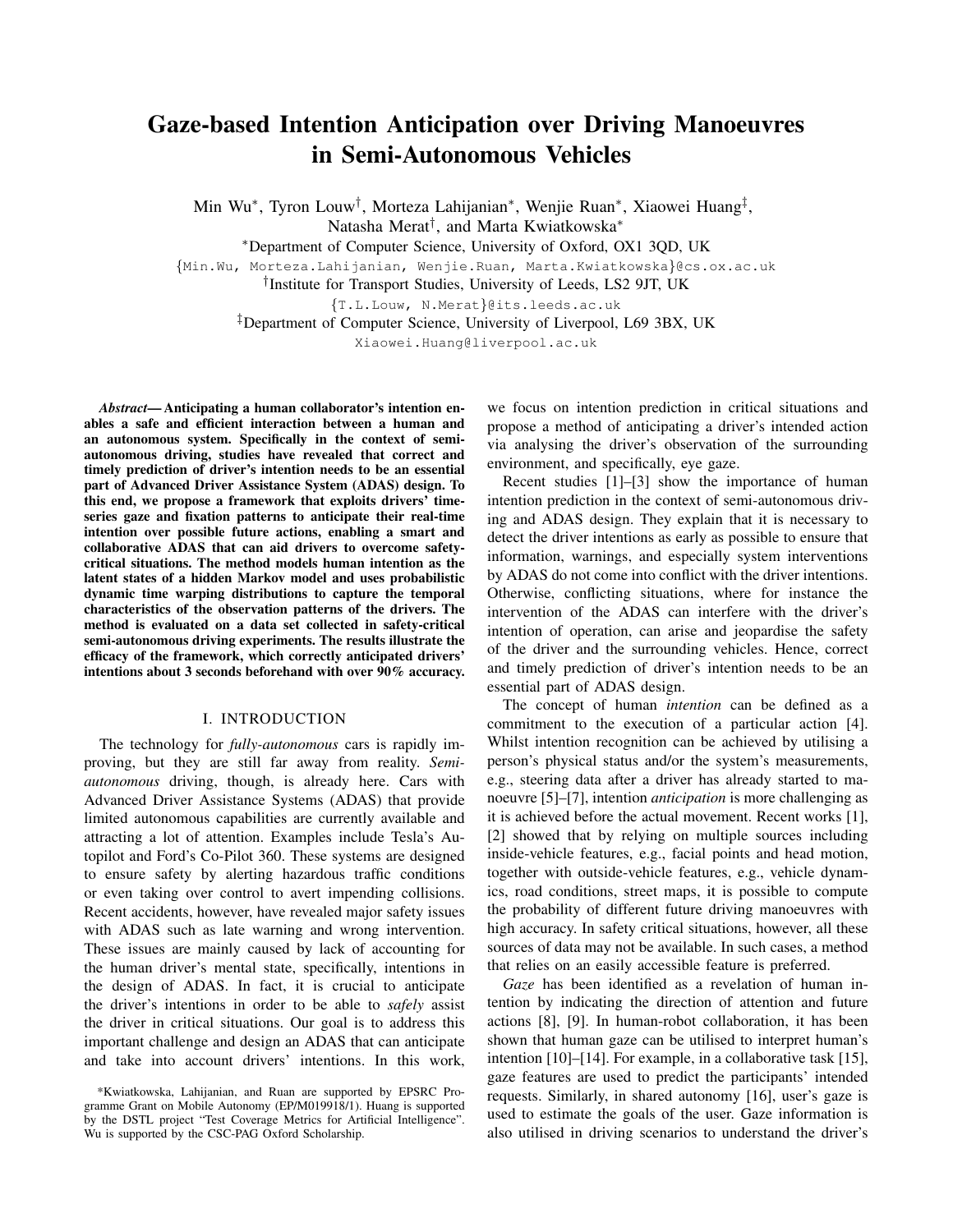<span id="page-2-0"></span>distraction [17], [18].

Our goal is to design an ADAS that can predict driver intentions and provide safety assistance accordingly in critical situations. As the first step towards this goal, we focus on human intention anticipation solely based on gaze in safety-critical driving situations since it is a reliable source in such cases. In other words, we are interested in utilising real-time gaze observations to anticipate driver's intention indicated by subsequent actions in an autonomous driving scenario. This is an important yet challenging problem. On one hand, gaze cues, which include head pose implicitly [19], can discriminate between adjacent zones such as front windscreen and speedometer by subtle eye movements [17]. On the other hand, it is difficult to efficiently use gaze because recorded gaze data may potentially contain noise from sensors, and the temporal dependencies of gaze sequence should be considered. More importantly, individual drivers can exhibit different gaze patterns, and therefore, analysis of the similarity between different gaze patterns under certain actions is necessary.

In this work, we propose a probabilistic Dynamic Time Warping - Hidden Markov Model (pDTW-HMM) architecture to anticipate intention over future manoeuvres based on the gaze pattern. We model human intention as the latent states of an HMM and use gaze sequence as the observations of the states of the HMM. We employ recursive Bayesian estimation to iteratively infer real-time intention. Within this framework, we use DTW to capture the temporal characteristics of the gaze pattern and construct a pDTW distribution to reflect the similarity of gaze patterns under distinct manoeuvres. Finally, we combine these two aspects together by importing the pDTW distribution into the measurement likelihood during the update procedure of inferring the latent states.

<span id="page-2-1"></span>The main contribution of this work is the *first* framework for driver's intention anticipation over driving manoeuvres that relies solely on gaze pattern to the best of our knowledge. Another novelty of the work is probabilistic extension of DTW and applying it to the domain of gaze pattern recognition. Finally, the evaluation of the framework on a driving data set with 124 cases from 75 drivers, collected in a safety critical semi-autonomous driving scenario when the drivers were supposed to take certain manoeuvres to avoid collision. We demonstrate that our approach anticipates intention 3.64 seconds before a real action was carried out with 93.5% accuracy.

#### <span id="page-2-2"></span>*A. Related Work*

Some previous works focused on lane change recognition based on various data sources. For example, Kuge et al. [5] developed a Hidden Markov Model (HMM) using steering behaviour to recognise emergency and normal lane change as well as lane keeping. Kim et al. [3] employed a Support Vector Machine (SVM) predictor fed with on-board sensor measures along with vehicle state and road condition learnt from an Artificial Neural Network (ANN) to detect a driver's intention of lane change with high accuracy.

<span id="page-2-3"></span>

Fig. 1: Schematic representation of the driving scenario.

Later on, researchers tried to predict lane change behaviours slightly beforehand. Salvucci et al. [20] demonstrated that a cognitive model - Adaptive Control of Thought-Rational (ACT-R) - could detect intention of lane change, achieving 90% accuracy within 1 second, using steeringwheel angle, accelerator depression, along with environmental data (lateral position and time headway). Kumar et al. [21] combined SVM and Bayesian filter together, i.e., Relevance Vector Machine (RVM), to predict lane change 1.3 seconds in advance, using lane trajectory from a tracker.

<span id="page-2-7"></span>Recently, anticipating future driving manoeuvres a few seconds before has been studied. In particular, Jain et al. [1] proposed an Autoregressive Input-Output HMM (AIO-HMM), which captures context from inside and outside the vehicle, to anticipate manoeuvres 3.5 seconds beforehand with over 80% F1-score. Moreover, they also used Recurrent Neural Networks (RNN) combined with Long Short-Term Memory (LSTM) to anticipate manoeuvres, increasing precision to 90.5% [2].

<span id="page-2-4"></span>Further, gaze has been studied to reveal intention in different contexts. For instance, in a collaborative sandwichmaking task, Huang et al. [15] developed a SVM based model solely using gaze features to predict the participants' intended requests of ingredients. In an autonomous driving scenario, Jiang et al. [19] proposed a Dynamic Interest Point Detection (DIPD) methodology, which combines a dynamic random Markov field with an energy function, to infer driver's points of interest (e.g., shop signs) using gaze tracking data.

#### <span id="page-2-6"></span>II. PROBLEM STATEMENT

In this section, we explain the considered safety-critical driving scenario and formulate the intention anticipation problem.

# *A. Driving Scenario*

<span id="page-2-5"></span>We consider a driving scenario given in Fig. [1,](#page-1-0) where a semi-autonomous vehicle is following a lead vehicle in a highway at 70 mph while in autonomous mode. Suddenly, the semi-autonomous vehicle detects a swift deceleration of  $5 \text{ m/s}^2$  of the lead vehicle, at which point (time instant (b)) it sends out an "uncertainty alert" to the driver to take control. The driver has about 3 s to react to the safety-critical situation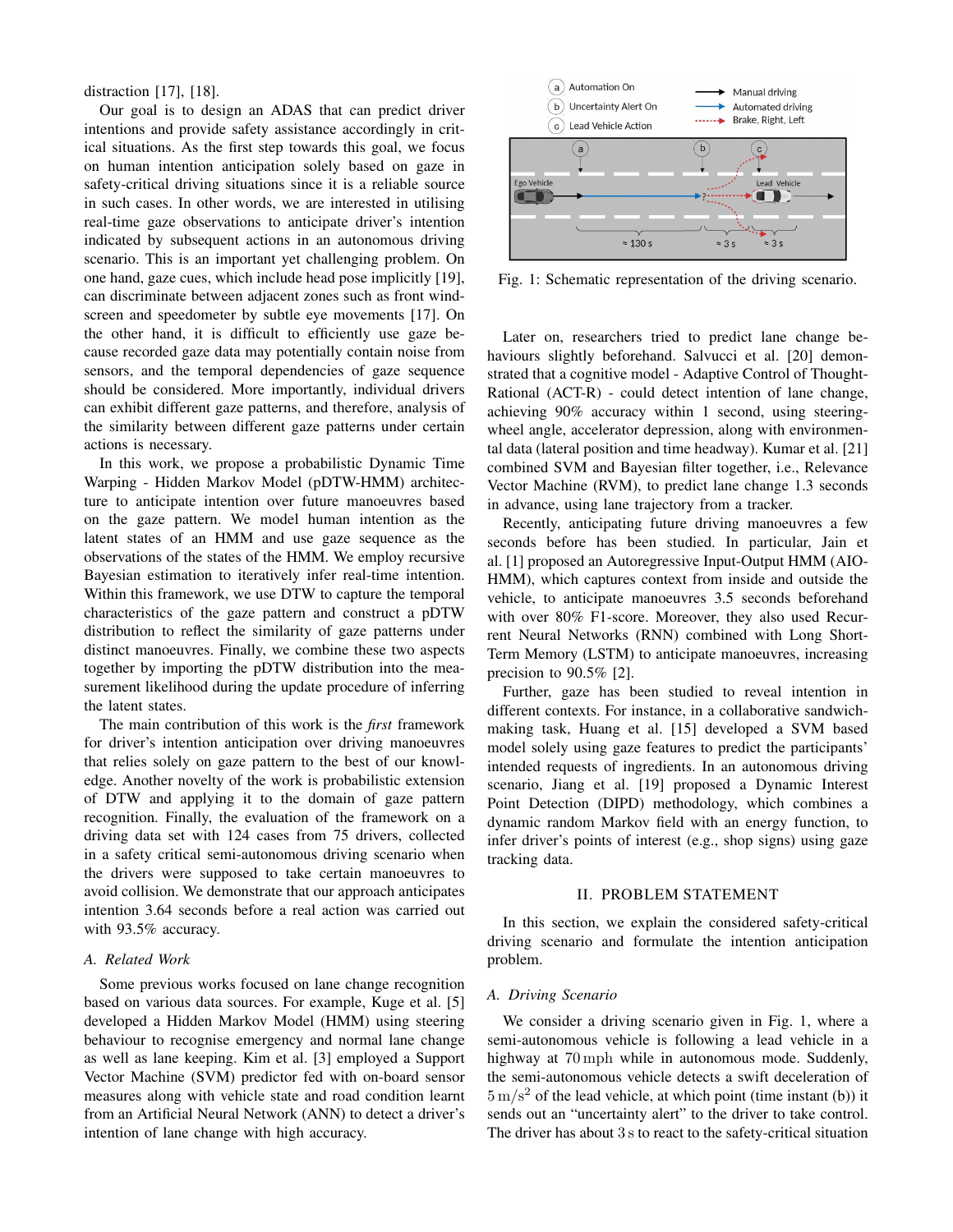

Fig. 2: The Jaguar S-Type Driving Simulator.

to avoid collision, e.g., Brake in time, turn Right or Left to another lane.

We have in fact collected data for this study as part of the EU-funded AdaptIVe project [22]–[24]. The experiments were performed at the University of Leeds Driving Simulator, presented in Fig. [2,](#page-2-0) which consists of a Jaguar S-Type cab within a 4 m spherical projection dome (Fig. [2\(a\)](#page-2-0) and [2\(b\)\)](#page-2-0), with a 300 $\degree$  field-of-view projection system over two dimensions Yaw (horizontal) and Pitch (vertical) as a windscreen (Fig. [2\(c\)\)](#page-2-0). Drivers' eye movements were recorded by a v4.5 Seeing Machines faceLAB eye-tracker at 60 Hz. When in safety-critical condition, the Automation Status symbol (Fig. [2\(d\)\)](#page-2-0) flashes yellow, acting as an "uncertainty alert", to invite driver's intervention to deactivate automation.

#### <span id="page-3-2"></span>*B. Problem Formulation*

We are interested in anticipating the driver's intention at each time step by analysing the observation data from time instant (b) until the moment the driver takes a manoeuvre. The definition of intention is in Definition [1,](#page-2-1) and we formalise the problem in Problem [1.](#page-2-2)

*Definition 1:* Given a set of driving manoeuvres M, a driver's *intention* is a probability distribution  $P$  over  $M$  such that  $\sum_{\mathcal{I} \in \mathcal{M}} P(\mathcal{I}) = 1$ . We let  $\arg \max_{\mathcal{I} \in \mathcal{M}} P(\mathcal{I})$  be the *intended manoeuvre*.

Whereas  $M$  may include many possible driving manoeuvres, for illustration purpose, we focus on three manoeuvres Brake, Right, and Left that suit the scenario.

*Problem 1:* A driver's time-series observation, or observation history, is a sequence  $\mathbb{O}_T = (o_1, \ldots, o_T)$ , where  $o_t = (\mathsf{Yaw}_t, \mathsf{Pitch}_t)$  for  $1 \le t \le T$  is an observation point on the Yaw-Pitch plane. Given a prefix  $\mathbb{O}_t = (o_1, \ldots, o_t)$  of the observation history, a real-time history dependent *intention strategy*  $\delta$  on time t is a conditional probability  $P(\mathcal{I}_t | \mathbb{O}_t)$ such that  $\sum_{\mathcal{I}_t \in \mathcal{M}} P(\mathcal{I}_t | \mathbb{O}_t) = 1$ . Then, given  $\mathbb{O}_T$ , the intention anticipation problem is to find an intention strategy  $\delta$  to minimise the safety risk.

# III. GAZE-BASED INTENTION ANTICIPATION FRAMEWORK

To approach Problem [1,](#page-2-2) we design a framework that uses HMMs to model human intention, pDTW to capture

<span id="page-3-0"></span>

Fig. 3: The HMM graphical model representing real-time history dependent intention, where  $\mathcal{I}_t \in \mathcal{M}$  denotes an intended manoeuvre in a latent state, and  $o_t$  an observation point in an observed state.

observation pattern, and Bayesian estimation to compute intention strategy.

#### *A. Modelling Intention with HMM*

For each driver, an HMM is constructed representing realtime history dependent intention over driving manoeuvres, as exhibited in Fig. [3.](#page-2-3) At each time step  $t$ , a driver's intention is a probability distribution over manoeuvres  $M$ . We exploit recursive Bayesian estimation [25] to compute  $P(\mathcal{I}_t | \mathbb{O}_t)$ . It comprises two steps, Prediction and Update, which are explained below.

<span id="page-3-1"></span>Prediction: Given a sequence of time-series historical observations  $\mathbb{O}_{t-1} = (o_1, \ldots, o_{t-1})$ , we predict manoeuvre at the next time step  $\mathcal{I}_t$  by

$$
P(\mathcal{I}_t | \mathbb{O}_{t-1}) = \int P(\mathcal{I}_t | \mathcal{I}_{t-1}) \cdot P(\mathcal{I}_{t-1} | \mathbb{O}_{t-1}) d\mathcal{I}_{t-1}.
$$
\n(1)

We assume that, when a driver's observation is available up to time instant  $t-1$ , the driver's intention remains unchanged from  $t - 1$  to t until a new observation point  $o_t$  comes in. That is, when  $\mathbb{O}_{t-1}$  is available but  $o_t$  is not yet, we have  $\mathcal{I}_t = \mathcal{I}_{t-1}$ , which implies  $P(\mathcal{I}_t | \mathcal{I}_{t-1}) = 1$ . Intuitively, since driver's gaze was recorded at  $60 \text{ Hz}$ , i.e., every  $1/60 \text{ s}$ , we assume the driver's intention did not change until a new gaze point was recorded.

Update: The update of the intention when a new observation point  $o_t$  comes, i.e., from  $\mathbb{O}_{t-1}$  to  $\mathbb{O}_t$ , is

$$
P(\mathcal{I}_t | \mathbb{O}_t) = \frac{P(\mathcal{I}_t | \mathbb{O}_{t-1}) \cdot P(o_t | \mathcal{I}_t, \mathbb{O}_{t-1})}{P(o_t | \mathbb{O}_{t-1})}, \quad (2)
$$

where  $P(\mathcal{I}_t | \mathbb{O}_{t-1})$  is the predicted intention from Equa-tion [\(1\)](#page-2-4), and  $P(o_t | \mathcal{I}_t, \mathbb{O}_{t-1})$  is the measurement likelihood. The latter intuitively means that an observation point is dependent on the current intention and historical observations, shown as the emission probabilities in Fig. [3.](#page-2-3)

<span id="page-3-3"></span>Combining these two steps together, the value of  $P(\mathcal{I}_t |$  $\mathbb{O}_t$ ) can be computed via Lemma [1.](#page-2-5)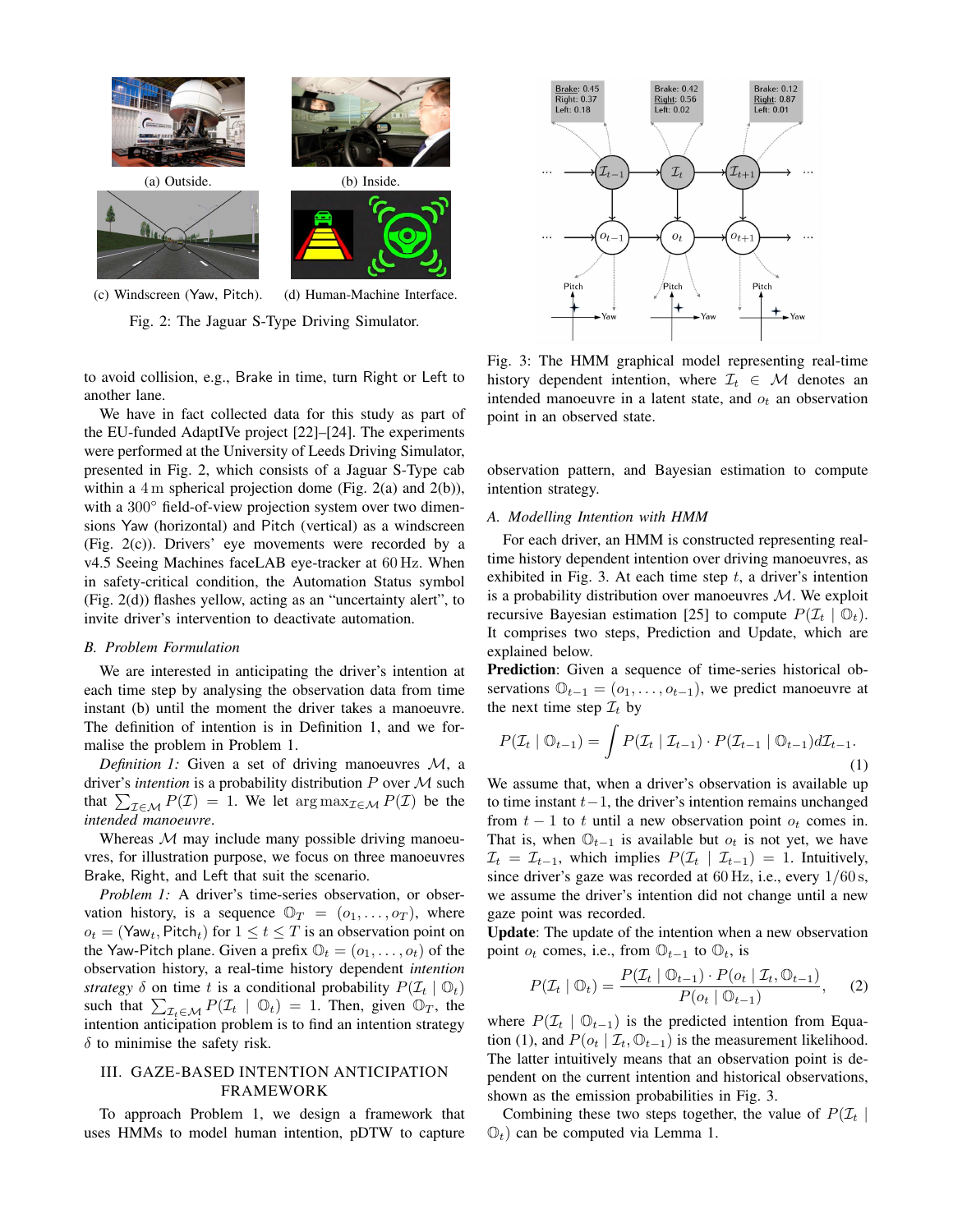*Lemma 1:* Given a driver's time-series observation  $\mathbb{O}_T$  =  $(o_1, \ldots, o_T)$ , through modelling intention as an HMM, the driver's real-time history dependent intention strategy  $\delta$  over a possible manoeuvre  $\mathcal{I}_t \in \mathcal{M}$  can be computed by

$$
P(\mathcal{I}_t | \mathbb{O}_t) = \frac{P(\mathcal{I}_0) \prod_{i=1}^t P(o_i | \mathcal{I}_i, \mathbb{O}_{i-1})}{\prod_{i=1}^t P(o_i | \mathbb{O}_{i-1})},
$$
(3)

where  $P(\mathcal{I}_0)$  is the prior distribution. As  $\sum_{\mathcal{I}_t \in \mathcal{M}} P(\mathcal{I}_t |$  $\mathbb{O}_t$ ) = 1, the denominator acts as a normalisation constant thus does not need to be calculated.

*Proof:* By combining Equations [\(1\)](#page-2-4) and [\(2\)](#page-2-6) recursively, when  $P(\mathcal{I}_t | \mathcal{I}_{t-1}) = 1$ , we have  $P(\mathcal{I}_t | \mathcal{O}_t)$ 

$$
=\frac{P(\mathcal{I}_{t-1} | \mathbb{O}_{t-1}) \cdot P(o_t | \mathcal{I}_t, \mathbb{O}_{t-1})}{P(o_t | \mathbb{O}_{t-1})}
$$
(4)

$$
=\frac{P(\mathcal{I}_{t-2} | \mathbb{O}_{t-2}) \cdot P(o_{t-1} | \mathcal{I}_{t-1}, \mathbb{O}_{t-2}) \cdot P(o_t | \mathcal{I}_t, \mathbb{O}_{t-1})}{P(o_{t-1} | \mathbb{O}_{t-2}) \cdot P(o_t | \mathbb{O}_{t-1})}
$$
(5)

 $=$ ...... (6)

$$
=\frac{P(\mathcal{I}_0 \mid \mathbb{O}_0) \prod_{i=1}^t P(o_i \mid \mathcal{I}_i, \mathbb{O}_{i-1})}{\prod_{i=1}^t P(o_i \mid \mathbb{O}_{i-1})},\tag{7}
$$

where  $P(\mathcal{I}_0 | \mathbb{O}_0) = P(\mathcal{I}_0)$  when there is no observation.

Therefore, the problem of intention anticipation based on observation is reduced to the construction of the measurement likelihood  $P(o_t | \mathcal{I}_t, \mathbb{O}_{t-1})$ , which essentially captures temporal characteristics of observation patterns under distinct driving manoeuvres.

# *B. Capturing Observation Pattern with pDTW*

Dynamic time warping (DTW) [26] measures similarity between two time-dependent sequences via finding an optimal alignment under certain restrictions, and has been applied in speech pattern comparison in automatic speech recognition [27], as well as information retrieval for music and motion [28].

<span id="page-4-1"></span>In this work, we extend DTW to probabilistic DTW, or pDTW, to capture driver's observation pattern and fit that into the HMM model to anticipate intention. To be more specific, for a new driver whose intentions are to be predicted, at each time step  $t$ , we compute a distance measure DTW $_{\mathcal{M}}^{t}$  from a set of experimental drivers whose observation sequences and ultimate manoeuvres have been recorded in Section [IV,](#page-4-0) then extract a probability distribution over the distance measure pDTW<sup>t</sup><sub>M</sub> and let  $P(o_t | \mathcal{I}_t, \mathbb{O}_{t-1})$ be the conditional probability of observing  $o_t$  under the condition of taking the manoeuvre  $\mathcal{I}_t$ .

We first introduce DTW distance below.

*Definition 2:* Given two time-dependent sequences  $X =$  $(x_1, \ldots, x_M)$  and  $Y = (y_1, \ldots, y_N)$  of respective lengths  $M, N \in \mathbb{N}^+$ , a *warping path* is a sequence  $p = (p_1, \ldots, p_L)$ such that  $p_l = (m_l, n_l) \in [1, M] \times [1, N]$  for  $l \in [1, L]$ subject to constraints:

- 1) Boundary condition:  $p_1 = (1, 1)$  and  $p_L = (M, N)$ .
- 2) Continuity:  $p_{l+1} p_l \in \{(1, 1), (1, 0), (0, 1)\}$  for  $l \in$  $[1, L - 1]$ .

<span id="page-4-2"></span>

<span id="page-4-3"></span>Fig. 4: Optimal alignment of two time-dependent sequences via DTW. Darker area denotes shorter distance in the accumulated distance matrix.

3) Monotonicity:  $m_1 \leq \ldots \leq m_L$  and  $n_1 \leq \ldots \leq n_L$ . Let F be a feature space such that  $x_m, y_n \in \mathcal{F}$  for  $m \in \mathcal{F}$  $[1, M], n \in [1, N],$  and  $d: \mathcal{F} \times \mathcal{F} \mapsto \mathbb{R}_{\geq 0}$  be the *local distance*, then the *total distance*  $d_p(X, Y)$  of a warping path  $p$  is  $d_p(X, Y) = \sum_{l=1}^{L} d(x_{m_l}, y_{n_l})$ . *DTW distance*, denoted by  $DTW(X, Y)$ , is the minimal total distance among all possible warping paths  $P$ . That is,

$$
\mathsf{DTW}(X,Y) = \min_{p \in \mathcal{P}} d_p(X,Y). \tag{8}
$$

In this work,  $DTW(X, Y)$  computes the minimal Euclidean distance of  $X$  and  $Y$ , each of which denotes an observation sequence. See graphical illustration of the optimal warping path of two sequences of scalars in Fig. [4.](#page-3-0)

The construction of a minimal DTW distance measure is in Definition [3.](#page-3-1)

<span id="page-4-0"></span>*Definition 3:* Given a set of experimental drivers  $D_{total}$ , in which each  $D = (\mathbb{O}_T^{\mathcal{I}}, \mathcal{I}), \mathcal{I} \in \mathcal{M}$  denotes that every driver has a recorded observation sequence  $\mathbb{O}_T^{\mathcal{I}}$  and a corresponding manoeuvre  $I$ . Let  $D_{new}$  denote a new driver with observations  $\mathbb{O}_T = (o_1, \ldots, o_T)$ , then a *minimal DTW distance measure* w.r.t manoeuvres  $M$  at time step  $t$ , denoted by DTW $_{\mathcal{M}}^{t}$ , is defined as

$$
\mathsf{DTW}_{\mathcal{M}}^t = \mathbf{d}_{\mathcal{I} \in \mathcal{M}}^t \tag{9}
$$

such that in the vector each

$$
d_{\mathcal{I}\in\mathcal{M}}^t = \min\{\mathsf{DTW}(\mathbb{O}_t, \mathbb{O}_T^{\mathcal{I}}) \mid \mathbb{O}_T^{\mathcal{I}} \in \mathsf{D}_{total}\}\tag{10}
$$

where  $\mathbb{O}_t \preceq \mathbb{O}_T$  is a prefix.

Essentially, the minimal DTW distance  $DTW^t_M$  is a similarity measure that discovers the closest observation patterns between a new observation sequence  $\mathbb{O}_t$  and observations in each manoeuvre category. Note that there is a *negative correlation* between the distance value  $d_{\mathcal{I}}^{t}$  and probability  $P(\mathcal{I}_t | \mathbb{O}_t)$ . Intuitively, if  $d_{\mathcal{I}}^t$  increases, then the observation pattern  $\mathbb{O}_t$  is less similar to these labelled with manoeuvre  $\mathcal{I}$ , i.e., the driver  $D_{new}$  is less likely to take manoeuvre  $\mathcal{I}$ , thus  $P(\mathcal{I}_t | \mathbb{O}_t)$  decreases.

Now we introduce how to extract a probability distribution over the distance measure, taking the above-mentioned negative correlation into consideration.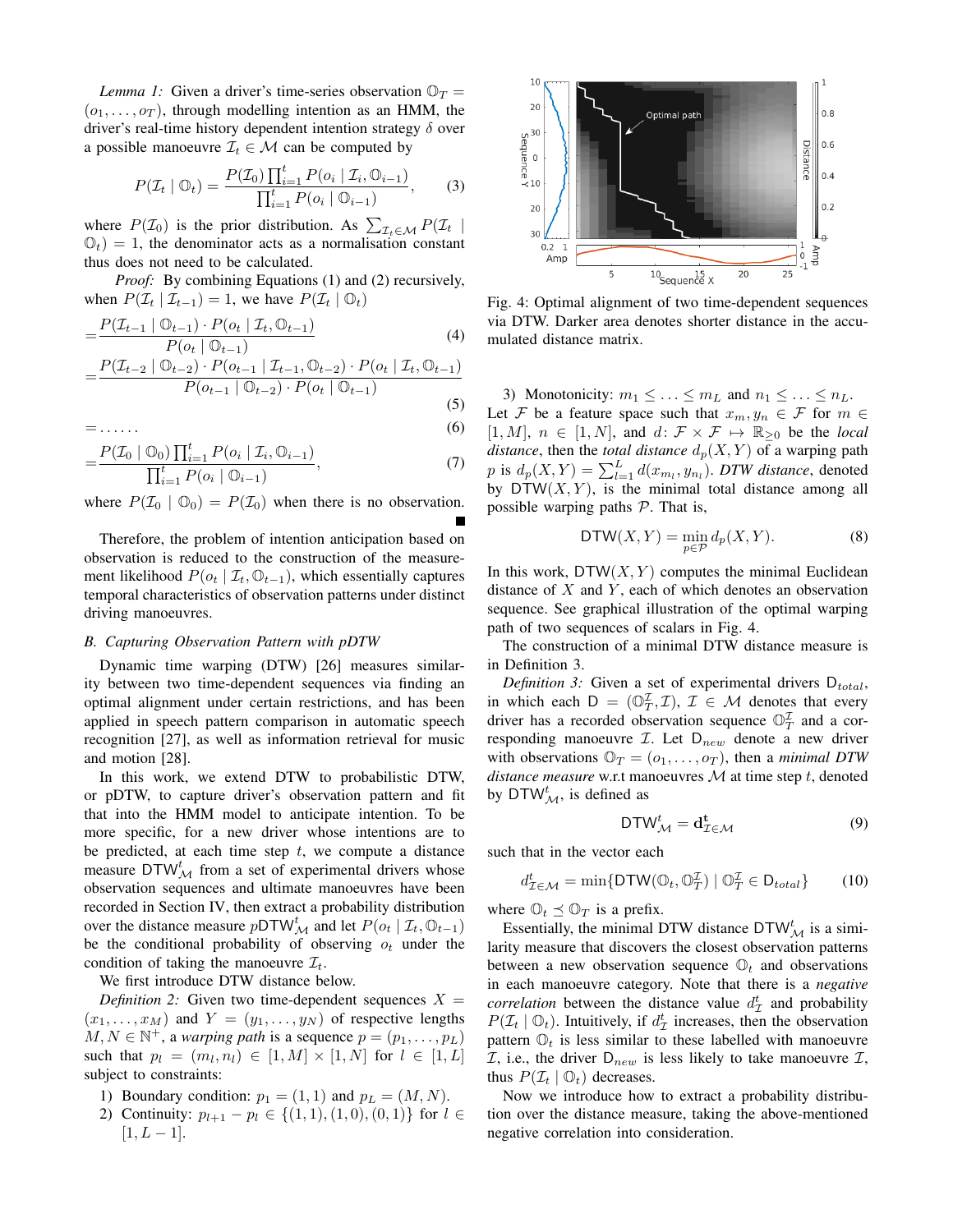<span id="page-5-0"></span>*Definition 4:* Given a new driver  $D_{new}$  with observations  $\mathbb{O}_T = (o_1, \ldots, o_T)$ , and this driver's minimal DTW distance measure  $\text{DTW}_{\mathcal{M}}^t = \mathbf{d}_{\mathcal{I} \in \mathcal{M}}^t$ ,  $t \in [1, T]$ , let  $r_{\mathcal{I}}^t$  be the reward of choosing manoeuvre  $\mathcal{I}$ , and  $c_{\mathcal{I}}^{t}$  be the cost, then the reward  $R^t(\mathcal{M})$  is defined as vector

$$
R^{t}(\mathcal{M}) = \mathbf{r}_{\mathcal{I} \in \mathcal{M}}^{\mathbf{t}} = \mathbf{c}_{\neg \mathcal{I} \in \mathcal{M}}^{\mathbf{t}} = \sum_{\mathcal{I}' \in \mathcal{M} \setminus \mathcal{I}} \mathbf{c}_{\mathcal{I}'}^{\mathbf{t}} \qquad (11)
$$

<span id="page-5-1"></span>where  $c_{\mathcal{I}}^t = \frac{d_{\mathcal{I}}^t}{\nabla}$  $\sum$ I  $_{\mathcal{I}\in\mathcal{M}_{\cdot}}d_{\mathcal{I}}^{t}$ . Subsequently, by using softmax, the *probability distribution over minimal DTW distance measure*, denoted by  $pDTW_M^t$ , is

$$
p\text{DTW}_{\mathcal{M}}^t = \frac{\exp(R^t(\mathcal{I})/\mathcal{T})}{\sum_{\mathcal{I}\in\mathcal{M}}\exp(R^t(\mathcal{I})/\mathcal{T})},\tag{12}
$$

where temperature  $T$  is a real constant.

In the above definition, we define reward  $r_{\mathcal{I}}^{t}$  and cost  $c_{\mathcal{I}}^{t}$ to reflect the negative correlation. Intuitively, the reward of carrying out an intended manoeuvre  $\mathcal I$  is the cost of not taking  $\mathcal{I}$ , i.e.,  $\neg \mathcal{I}$ , which is the sum of the costs of choosing the other manoeuvres. Therefore, if a driver's observation pattern  $\mathbb{O}_t$  is closer to these labelled as manoeuvre  $\mathcal{I}$ , then the minimal DTW distance  $d_{\mathcal{I}}^t$  is smaller, the cost  $c_{\mathcal{I}}^t$  is smaller, the reward  $r_{\mathcal{I}}^{t}$  is comparatively greater, and the probability value  $pDT\tilde{W}_{\mathcal{I}}^{t}$  is greater, i.e., the driver is more likely to carry out this manoeuvre.

# *C. pDTW-HMM Intention Anticipation*

Now we combine the pDTW distribution, which essentially reflects the characteristics of the observation patterns under particular manoeuvres (Section [III-B\)](#page-3-2), as the emission distribution in the Update procedure of the previous HMM modelling intention (Section [III-A\)](#page-2-7), so that a driver's intention is predicted and updated at each time step whenever a new observation point comes.

The proposed pDTW-HMM framework is presented in Algorithm [1.](#page-4-1) Here we assume an uninformative uniform prior over the driving manoeuvres.

| <b>Algorithm 1</b> Intention Anticipation |                                                                                         |  |  |  |  |  |
|-------------------------------------------|-----------------------------------------------------------------------------------------|--|--|--|--|--|
|                                           | 1: <b>Input:</b> A set of possible driving manoeuvres $M$ ;                             |  |  |  |  |  |
| 2:                                        | A set of experimental drivers $D_{total}$ .                                             |  |  |  |  |  |
|                                           | 3: <b>Output:</b> Intention strategy $\delta$ . (Problem 1)                             |  |  |  |  |  |
|                                           | 4: procedure PDTW-HMM                                                                   |  |  |  |  |  |
| 5:                                        | Initialise prior distribution $P(\mathcal{I}_0)$ ;                                      |  |  |  |  |  |
| 6:                                        | <b>for</b> $t = 1$ : a manoeuvre is taken <b>do</b>                                     |  |  |  |  |  |
| 7:                                        | Record observation point $o_t$ ;                                                        |  |  |  |  |  |
| 8:                                        | Compute $pDTW^t_M$ ; (Definition 4)                                                     |  |  |  |  |  |
| 9:                                        | Let $P(o_t   \mathcal{I}_t, \mathbb{O}_{t-1}) = pDTW_{\mathcal{I} \in \mathcal{M}}^t$ ; |  |  |  |  |  |
| 10:                                       | Infer and normalise $P(\mathcal{I}_t   \mathbb{O}_t)$ ; (Lemma 1)                       |  |  |  |  |  |
| 11:                                       | Send $dist(\mathcal{M})$ to ADAS;                                                       |  |  |  |  |  |
| 12:                                       | $t = t + 1.$                                                                            |  |  |  |  |  |
| 13:                                       | end for                                                                                 |  |  |  |  |  |
|                                           |                                                                                         |  |  |  |  |  |

Remark. In this work, we let observation denote both a driver's *gaze* and *fixation*, as each of which can be regarded

<span id="page-5-2"></span>TABLE I: Participant demographics. Following ethical approval from the University's Research Ethics Committee (Reference Number: LTTRAN-054), 5 groups of 15 drivers (75 in total, 41 male, 34 female) were recruited.

| Age               | Driving License   | Annual Mileage        |  |  |
|-------------------|-------------------|-----------------------|--|--|
| (years)           | (years)           | (miles)               |  |  |
| $36.16 \pm 12.38$ | $16.22 \pm 12.92$ | $8290.46 \pm 6723.08$ |  |  |



Fig. 5: Illustration of driver's gaze pattern. Left: gaze points in Yaw-Pitch-Time space; Right: separation of Yaw and Pitch degrees on time steps.

as an aspect of observation, while the former normally contains noise and the latter performs as a filtration. Note that the proposed framework works for both as shown in the experimental results.

# IV. EXPERIMENTAL RESULTS

This section presents the experimental results of anticipating driver's real-time intention over future manoeuvres based on past observations.

We have 124 valid experimental cases from two trials of the scenario - 61 in Trial 1, and 63 in Trial 2. The demographics of participants are given in Table [I.](#page-4-2) We use  $GxPyTz$  to mark Participant y of Group x in Trial z, where  $x \in \{1..5\}, y \in \{1..15\}, z \in \{1..2\}.$ 

# *A. Gaze and Fixation*

We consider two forms of observations - *gaze* and *fixations* - to anticipate driver's real-time intention over possible manoeuvres. (Min: add eye-tracking algorithm citation) See examples of gaze patterns in Fig. [5.](#page-4-3)

We define fixation as a driver's gaze maintaining on a fixed area for a certain period of time, e.g., 0.2 s. Fig. [6](#page-5-0) illustrates fixation extraction from a driver's gaze sequence. Take G2P9T1 as an example, from Fig. [6\(a\)](#page-5-0) we observe that 27 fixations were formed from a sequence of 411 gaze points. Although a few gaze points somewhat scattered to the right, all fixations were formed at the centre region of the windscreen, i.e.,  $[-1^\circ: 1^\circ, 0^\circ: 2^\circ]$ , where the lead vehicle was decelerating or probably stopping ahead. This corresponds to the situation where manoeuvre Brake is taken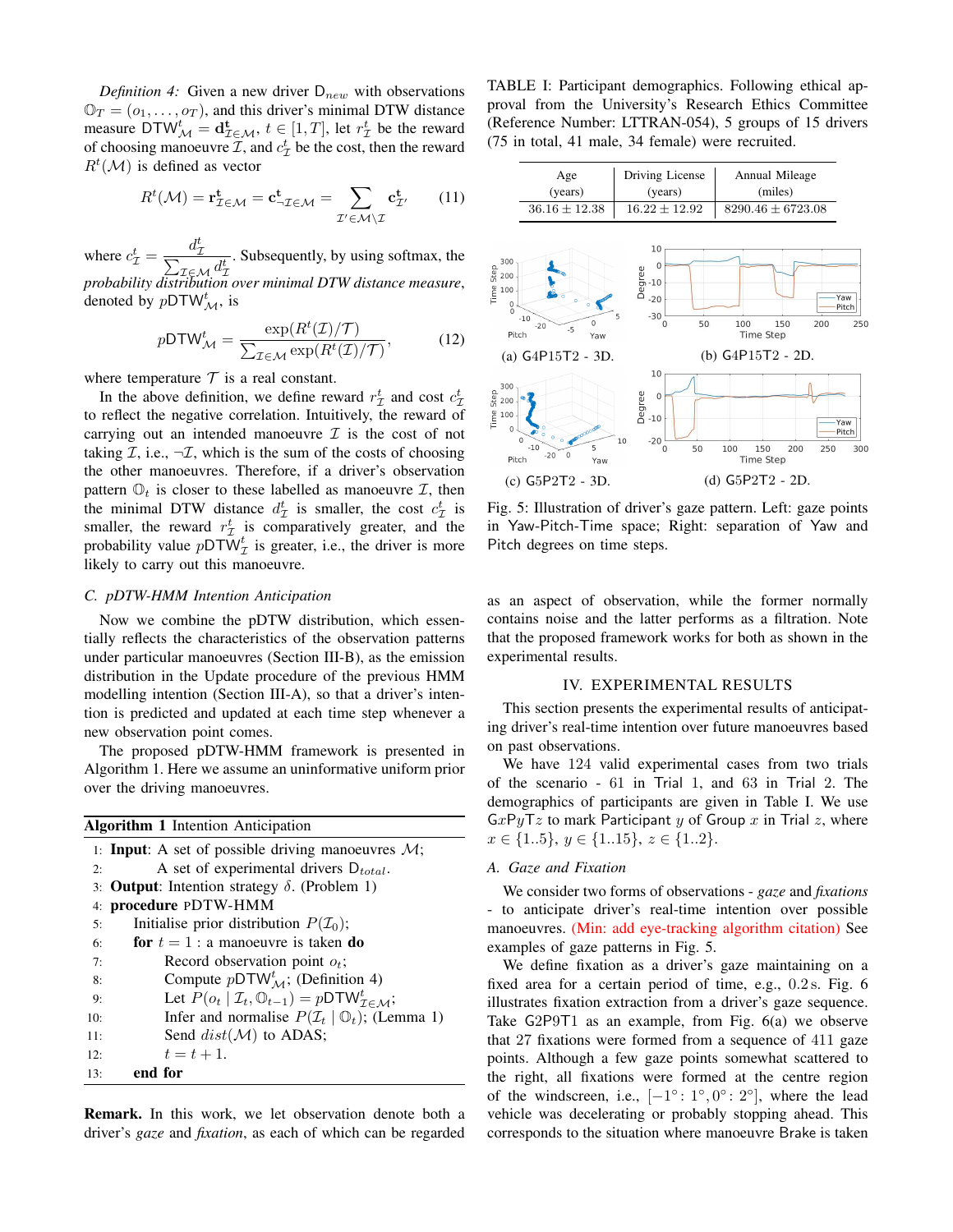<span id="page-6-0"></span>

Fig. 6: Extraction of fixations from a sequence of gaze points. Plot on Yaw-Pitch plane for illustration of where the driver was looking at on the windscreen. (frequency  $\nu = 60$  Hz, duration  $\Delta = 0.2$  s, fixation range f =  $2^{\circ}$ .)



Fig. 7: Comparison of gaze patterns using DTW. Top row: original (a) and aligned (b) gaze sequences of G4P15T2; Middle row: that of G5P2T2; Bottom row: overlaid gaze sequences of both.

as the driver needed to focus on the conditions ahead in order to brake in time to avoid collision.

## *B. Intention Anticipation over Driving Manoeuvres*

Now we present intention anticipation over driving manoeuvres from both gaze and fixation.

Comparison between gaze or fixation patterns is achieved by generating a pDTW distribution (Section [III-B\)](#page-3-2). Fig. [7](#page-5-1) describes the computation of the Euclidean distance between gaze sequences of two arbitrary drivers. The capability of DTW to capture the gaze pattern is shown via the close match between G2P15T2's Original Gaze (Fig. [7\(](#page-5-1)a)) and 2D plot (Fig. [5\(b\)\)](#page-4-3), as well as G5P2T2's Original Gaze (Fig.  $7(c)$ ) and 2D plot (Fig.  $5(d)$ ). Intuitively, once an optimal alignment between the gaze patterns is found, as shown in the Overlaid Aligned Gazes (Fig. [7\(](#page-5-1)f)), the shortest warping distance can be computed. In this case,  $DTW(G4P15T2, G5P2T2) = 1021.62.$ 

<span id="page-6-1"></span>A driver's real-time intention strategy generated from gaze sequence and extracted fixations for the same duration is illustrated in Fig. [8](#page-5-2) for comparison. We remark the discrepancies between intention anticipation from gaze and fixation. On one hand, the advantage of inferring from gaze points directly is that the strategy can be obtained at each time step almost simultaneously while the gaze point being recorded. Nevertheless, the disadvantage is that the strategy



(b) G2P14T1's intention from fixation.

Fig. 8: Real-time intention strategy over three driving manoeuvres Brake, Right, and Left from gaze (a) and fixation (b), respectively. (Leave-one-out cross-validation, temperature  $\mathcal{T} = 1/10$ .)

may change drastically at some time instants, and thus exhibits instability. On the other hand, if extracting fixation points before inferring intention, the strategy tends to be more robust, i.e., fewer or no drastic reversals, though in this case the strategy is only available at each fixation point, i.e., every 0.2 s when fixation forms.

#### *C. Accuracy Validation*

We validate the proposed framework through statistically analysing how accurate the anticipation is, by comparing the predicted manoeuvre to the real manoeuvre that was taken by individual drivers.

For both trials, we separate the total number of drivers randomly into a training set and a test set. Formally, the separation algorithm is as follows. A total set  $D_{total}[1, N]$ is classified into three manoeuvre categories  $D_{\text{Brake}}[1, B]$ ,  $D_{\text{Right}}[1, R]$ , and  $D_{\text{Left}}[1, L]$ , such that  $B + R + L = N$ and  $N, B, R, L \in \mathbb{N}^+$ . Let  $\gamma \in (0, 1)$  be a train ratio, then a training set is  $D_{train}[1, \alpha] = \gamma * D_{Brake} \cup \gamma * D_{Right} \cup \gamma * D_{Left}$ , where  $\alpha = \lfloor \gamma B \rfloor + \lfloor \gamma R \rfloor + \lfloor \gamma L \rfloor$ , \* denotes random selection, and  $\lceil x \rceil$  retrieves the nearest integer greater than or equal to x. A test set is the complement  $D_{test}[1, \beta] = D_{total} \setminus D_{train}$ such that  $\beta = N - \alpha$ .

The general accuracy of intention anticipation from gaze and fixation in both trials is illustrated in Fig. [9.](#page-6-0) In terms of mean accuracy (Fig. [9\(a\)\)](#page-6-0), as the train ratio increases from 85% to 95%, the correct anticipation rate increases. Fig. [9\(b\)](#page-6-0) describes the box plot of the anticipation accuracy from fixation in Trial 2, corresponding to the purple bars in Fig. [9\(a\).](#page-6-0) It shows that, after 500 iterations of the experiment to potentially enlarge the training and test sets, when train ratio is 95%, the correct rate almost reaches 1.0. We believe that the outliers are due to the size of the test set (small in each iteration), and do not compromise the overall result as the mean value is 93.5%.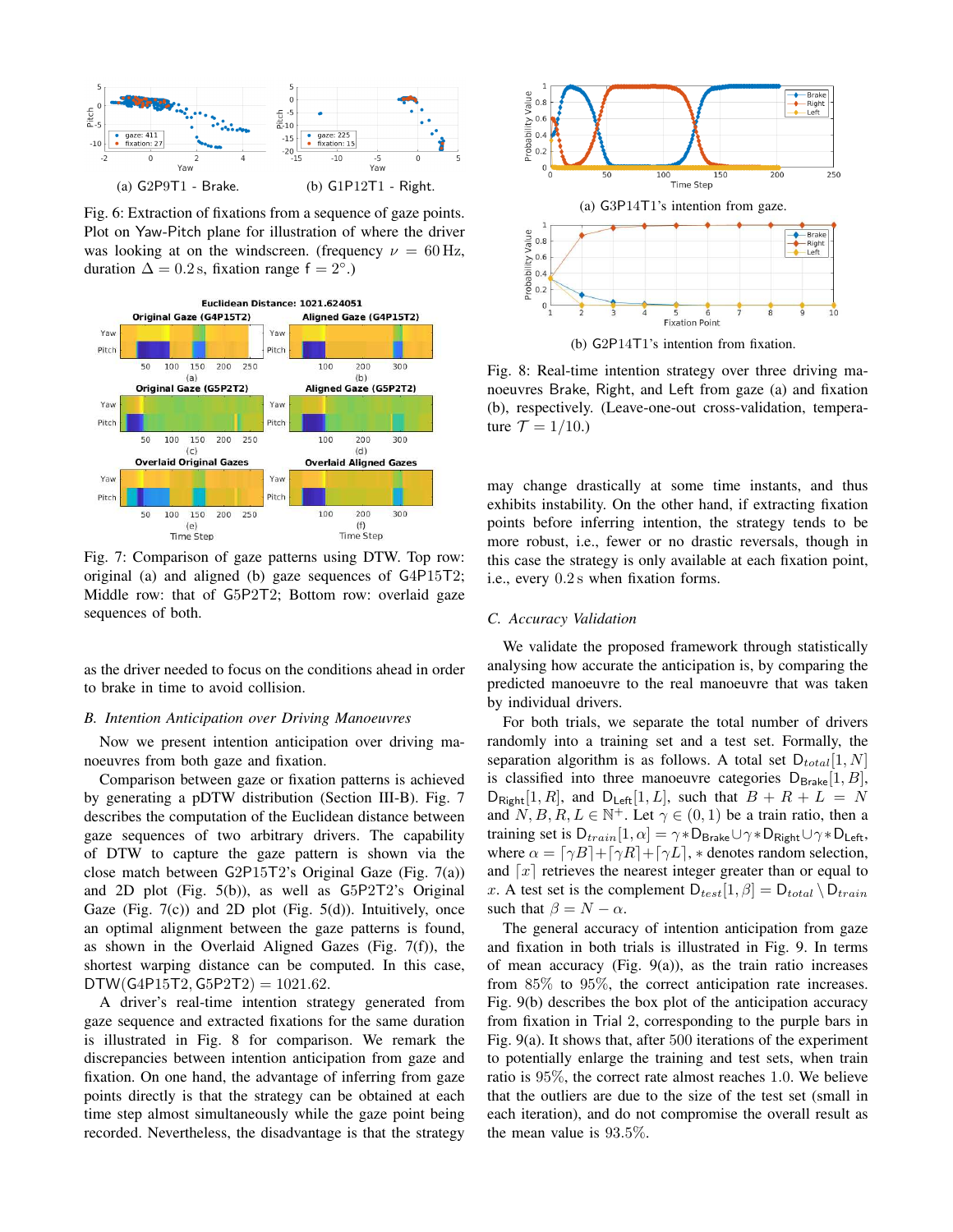

(a) Mean accuracy from gaze and fixation after 500 iterations.



(b) Box plot of accuracy from fixation in Trial 2, corresponding to the purple bars in Fig. [9\(a\).](#page-6-0)

Fig. 9: Accuracy of intention anticipation from gaze and fixation, respectively, in Trial 1 and Trial 2. ( $\gamma = 80\% \sim$ 95%,  $\mathcal{T} = 1/10$ ,  $\nu = 60$  Hz,  $\Delta = 0.2$  s,  $f = 2^{\circ}$ .)

The proposed framework pDTW-HMM's advantage over baseline methods is presented in Table [II.](#page-6-1) We observe that it achieves higher mean accuracy rate  $(Pr)$  and longer correct anticipation time before actual manoeuvre  $(t_b)$ . Specifically, it exhibits that intention anticipation from fixation outperforms that from gaze, e.g., 13.8% higher in Trial 1 and 7.5% higher in Trial 2. Furthermore, it demonstrates that intention anticipation in Trial 2 is more accurate than that in Trial 1, regardless of gaze (9% higher) or fixation (2.7% higher). We also evaluate  $t<sub>b</sub>$ , which means the time duration when the correctly predicted manoeuvre remains unchanged until a driver starts to take actual action, e.g.,  $128^{th} \sim 202^{nd}$ time steps in Fig. [8\(a\),](#page-5-2) and  $2^{nd} \sim 10^{th}$  fixation points in Fig. [8\(b\).](#page-5-2) In experiments,  $t_b$  is formatted into seconds. Trial 2 shows slightly shorter durations than Trial 1, e.g., 0.18 s shorter from fixation. Combining with the fact that, in Trial 2, none of the drivers  $(0/63)$  crashed whilst  $15/61$ crashes occurred in Trial 1, the reason may be that, after familiarising themselves with the safety-critical scenario and operation of the autonomous vehicle, the drivers were able to be more focused on the environment, thus forming more

reasonable (i.e., less distracted), not necessarily faster but more precautious, gaze and fixations patterns. This makes intention easier to anticipate, and eventually leads to successful collision avoidance.

# V. CONCLUSION

In this paper, we propose a pDTW-HMM framework, by analysing the gaze and fixation patterns of the driver, especially taking the temporal characteristics of them into consideration. We show in our experiments that it can anticipate a driver's real-time intention over future manoeuvres around 3 s beforehand with over 90% accuracy. Future work aims to perform strategy synthesis or adaptation to assist drivers in safety-critical situations when resuming control of the vehicle from the autonomous mode. We also intend to study the influence of driver distraction on the predictions.

TABLE II: Comparison of two baseline methods HMM and DTW with our pDTW-HMM framework, in terms of mean accuracy rate  $(Pr)$  and correct anticipation time before actual manoeuvre  $(t_b)$ .  $(\gamma = 95\%, \mathcal{T} = 1/10, \nu = 60 \,\text{Hz}, \Delta = 0.2 \,\text{s}$ ,  $f = 2^{\circ}$ .)

|                 | Trial 1         |                                      |                    | Trial 2                              |           |                           |           |                   |
|-----------------|-----------------|--------------------------------------|--------------------|--------------------------------------|-----------|---------------------------|-----------|-------------------|
| Methodology     | Gaze            |                                      | Fixation           |                                      | Gaze      |                           | Fixation  |                   |
|                 | Pr              |                                      | Pr                 | $\tau_b$                             | Pr        | $t_h$                     | Pr        | $t_b$             |
| <b>HMM</b>      | 73.30%          | $3.40 \pm 1.58$ s                    | $72.00\%$          | $2.92 \pm 1.70 s$                    | $56.60\%$ | $2.89 \pm 1.40 s$         | 47.30%    | $2.91 \pm 1.43$ s |
| <b>DTW</b>      | 75.00%          | $2.91 \pm 1.71$ s                    | 79.50%             | $2.69 \pm 1.37$ s                    | 70.10\%   | $2.72 \pm 1.47$ s         | 78.00%    | $2.73 \pm 1.41$ s |
| <b>pDTW-HMM</b> | $\pmb{77.00\%}$ | $\mathbf{3.71} \pm 1.85\,\mathrm{s}$ | $\textbf{90.80}\%$ | $\mathbf{3.82} \pm 1.27\,\mathrm{s}$ |           | 86.00\% 3.67 $\pm$ 1.32 s | $93.50\%$ | $3.64 \pm 1.09 s$ |